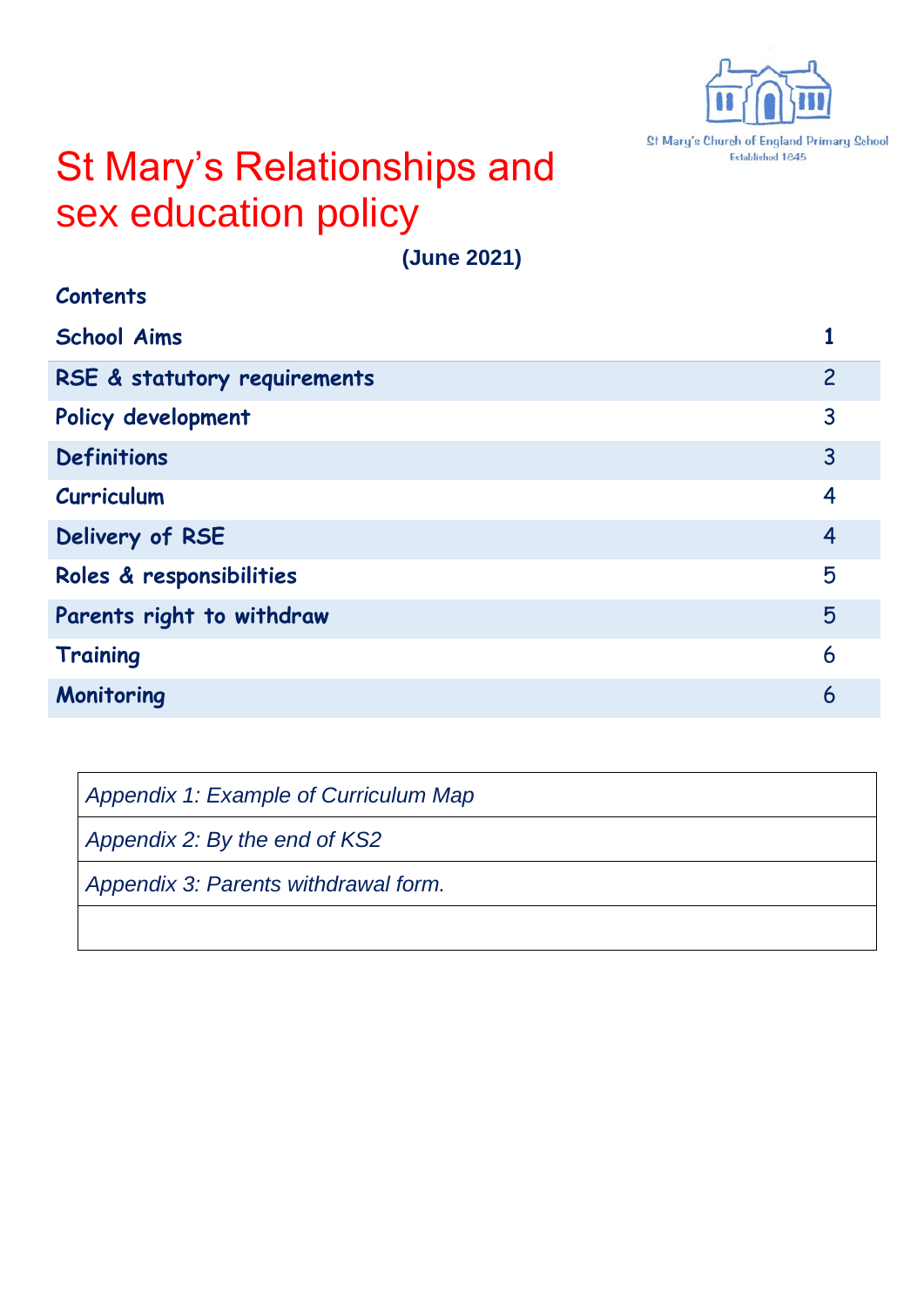#### **School Aims**

- Provide an inspirational curriculum in a caring, family style environment with a Christian ethos.
- Create a safe, secure, and stimulating environment to promote the development of resilient, motivated, and independent learning.
- Help children understand the rights and responsibilities of individuals living in Britain today, guided by the Christian ethos of love, kindness, and compassion.
- Prepare children for their future lives in a complex and rapidly changing world.

#### **1. RSE Aims.**

The aims of RSE can be seen to dovetail into the overall school's ethos and values. These aims are dependent on the age of the children and the lessons in their particular year group. We want RSE to:

- *Develop the confidence to talk, listen and think about their feelings and relationships.*
- *Develop friendship/relationship skills.*
- *Develop positive attitudes, values and self-esteem & h*elp pupils develop feelings of self-respect, confidence, and empathy.
- Prepare pupils for puberty and give them an understanding of sexual development and the importance of health and hygiene.
- *Provide knowledge and understanding about reproduction and sexuality* and create a positive culture around issues of sexuality and relationships.
- *Address concerns and correct misunderstanding that children may have gained from the media and peers.*
- *Develop skills to help children protect themselves against unwanted sexual experience.*
- *Know where and how to seek help.*

#### Statutory requirements

As a primary academy school we must provide relationships education to all pupils as per section 34 of the Children and [Social work act 2017.](http://www.legislation.gov.uk/ukpga/2017/16/section/34/enacted)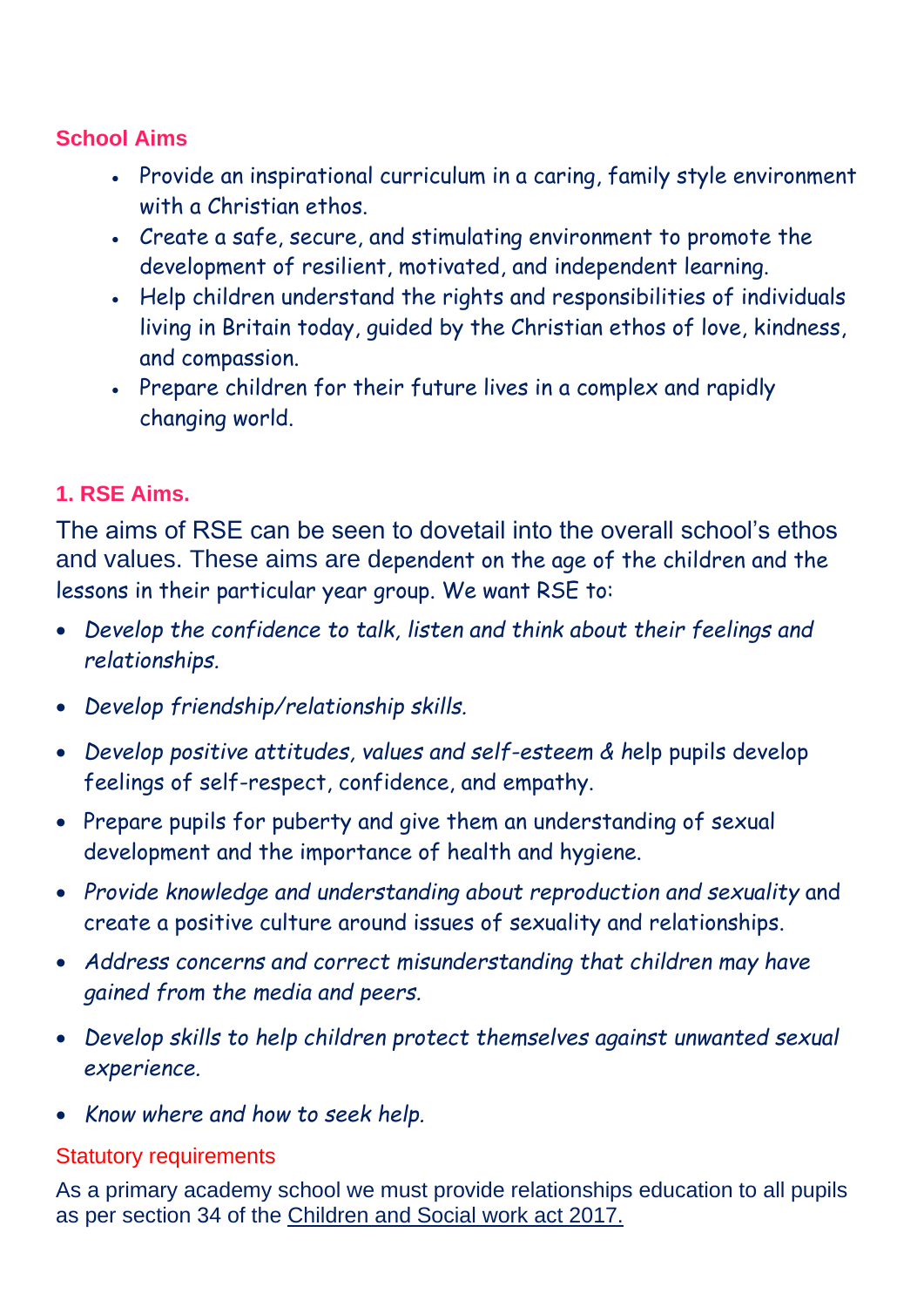We do not have to follow the National Curriculum but we are expected to offer all pupils a curriculum that is similar to the National Curriculum including requirements to teach science which would include the elements of sex education contained in the science curriculum.

In the teaching RSE, we are required by our funding agreements to have regard to the [guidance](https://www.gov.uk/government/consultations/relationships-and-sex-education-and-health-education) issued by the secretary of state that is outlined in section 403 of the [Education Act 1996.](http://www.legislation.gov.uk/ukpga/1996/56/contents)

At St Mary's we teach RSE as set out in this policy and in accordance with our funding Agreement 22-28B (November 2012)

#### **3. Policy development**

This policy has been developed in consultation with staff, governors and parents. The consultation and policy development process involved the following steps:

- 1. Review a working group headed by Mrs. Eckley pulled together all relevant information including relevant national and local guidance.
- 2. Staff consultation all school staff were given the opportunity to look at the policy and make recommendations.
- 3. Parent/stakeholder consultation parents were informed about the changes in policy and were able to make comments.
- 4. Ratification once amendments were made, the policy was shared with governors and ratified at the April 2021 Governors Meeting.

#### **4. Definition**

At the primary stage of education, we provide relationships education. However, age appropriate human anatomy and development means that some aspects of sex education are covered in the science curriculum at KS2.

RSE is about the emotional, social and cultural development of pupils, and involves learning about relationships, development, healthy lifestyles, diversity and personal identity.

RSE involves a combination of sharing information and exploring issues and values.

RSE is not about the promotion of sexual activity.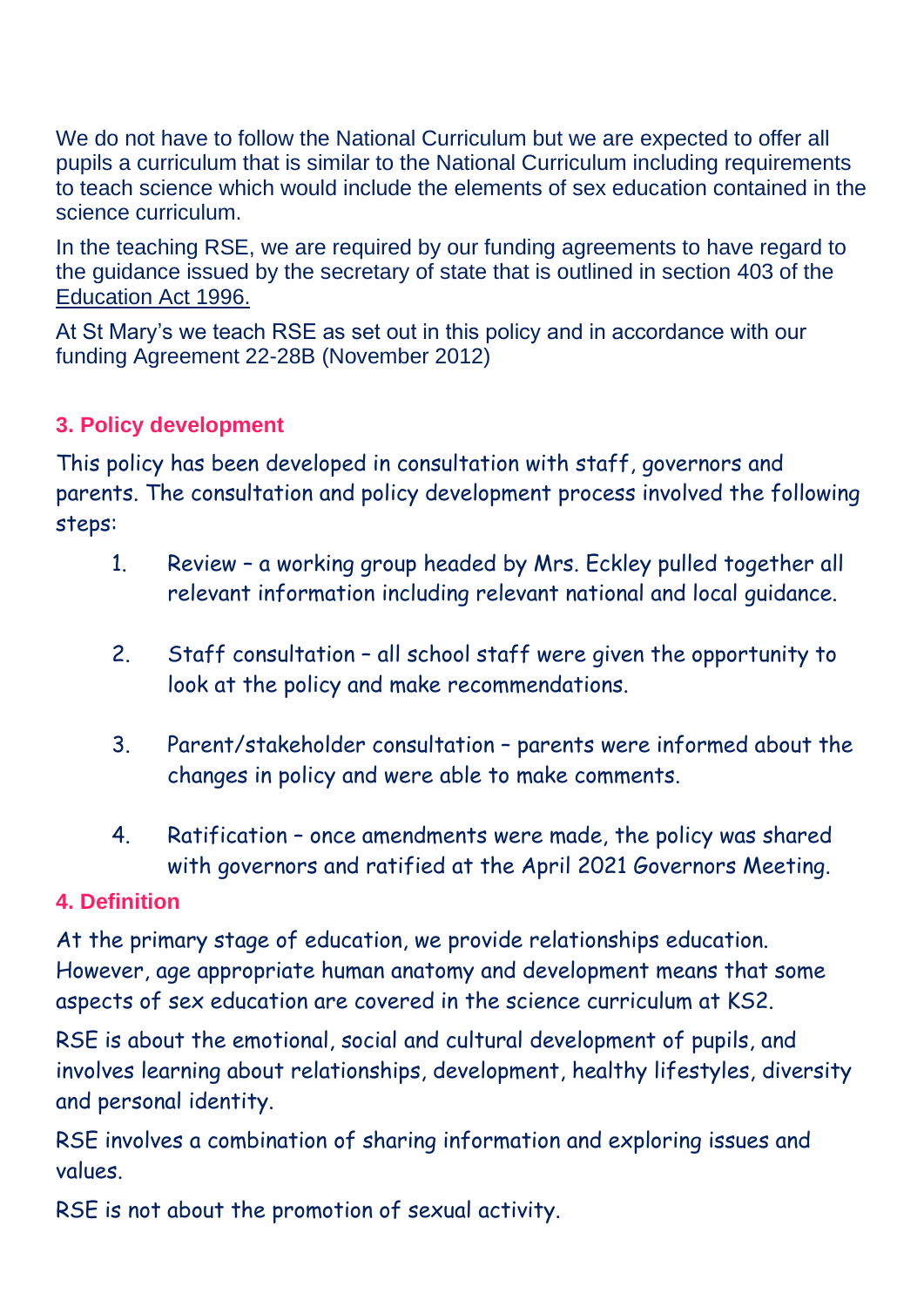#### **5. Curriculum**

Our Primary sex education will focus on:

- ❖ Preparing boys and girls for the changes that adolescence brings including he mention of secondary sexual characteristics.
- ❖ How a baby is conceived and born.
- ❖ How Human Development develops from Child to Old Age.

#### **6. Delivery of RSE**

Many aspects relating to attitudes, respect, self-esteem and values, are.

delivered throughout the child's normal day to day school experiences. Many aspects however are taught in.

- ❖ Personal, social, health and economic (PSHE) education curriculum.
- ❖ Biological aspects of RSE are taught within the science curriculum, and other aspects are included in religious education (RE).

Pupils in the Upper Juniors also receive a stand-alone sex education session delivered by a trained health professional (School Nurse).

St Mary's C of E Academy relationships education focuses on teaching the fundamental building blocks and characteristics of positive relationships including:

Families and people who care for me.

Caring friendships

- Respectful relationships
- Online relationships
- Being safe

These areas of learning are taught within the context of family life taking care to ensure that there is no stigmatisation of children based on their home circumstances (families can include single parent families, LGBT parents, families headed by grandparents, adoptive parents, foster parents/carers amongst other structures) along with reflecting sensitively that some children may have a different structure of support around them (for example: looked after children or young carers).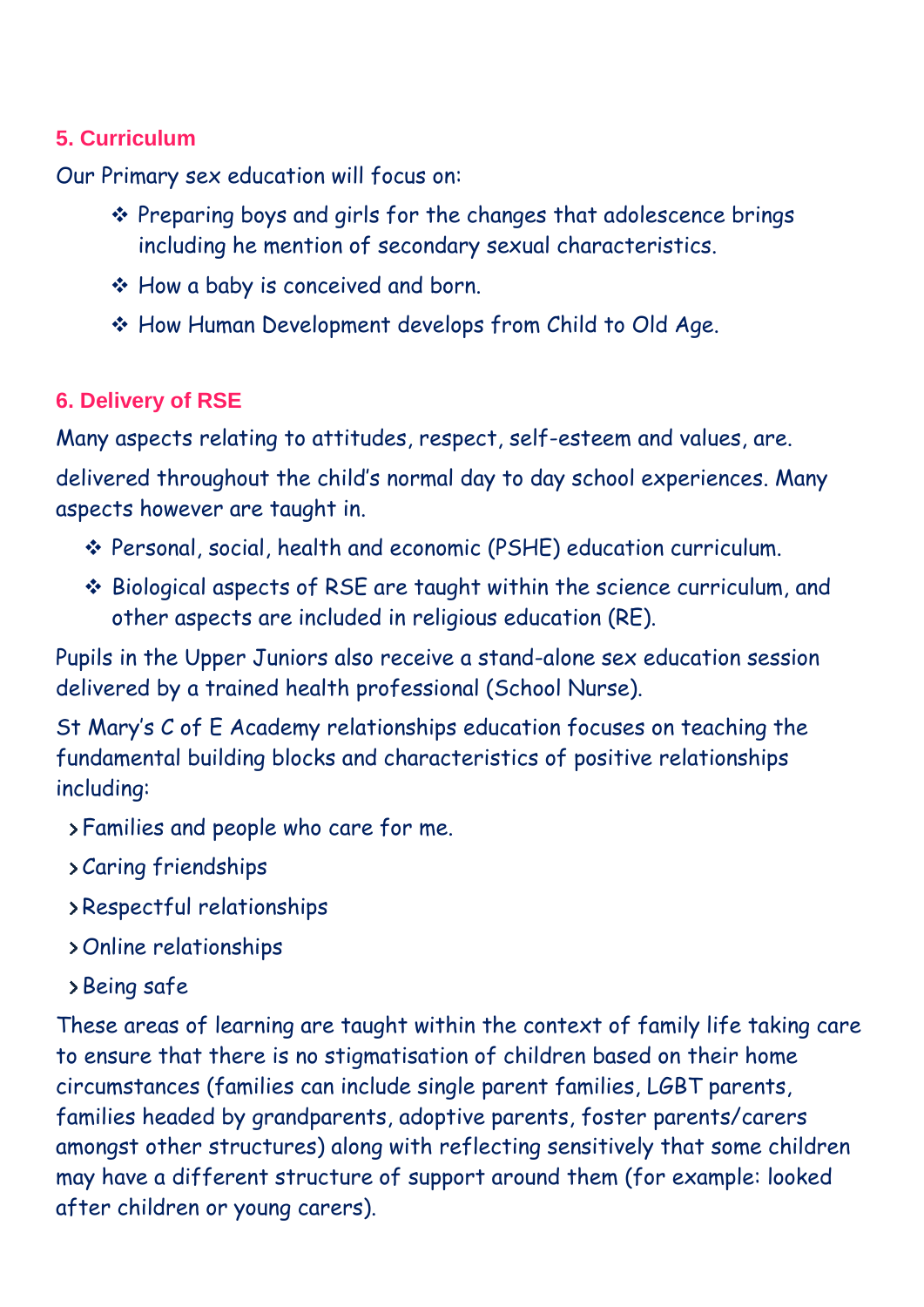#### **7. Roles and responsibilities**

#### **7.1 The governing board**

The governing board have approved the RSE policy and hold the Principal to account for its implementation. They have also delegated the powers for its delivery to Lead Teachers in the school.

#### **7.2 The Principal**

The principal is responsible for ensuring that RSE is taught consistently across the school, and for any requests by parents/carers to withdraw pupils from non-statutory components of RSE.

#### **7.3 Staff**

Staff are responsible for:

- ❖ Delivering RSE in a sensitive way
- ❖ Modelling positive attitudes to RSE
- ❖ Monitoring progress
- ❖ Responding to the needs of individual pupils
- ❖ Responding appropriately to pupils whose parents wish them to be withdrawn from the non-statutory components of RSE.

#### **7.4 Pupils**

Pupils are expected to engage fully in RSE and, when discussing issues related to RSE, treat others with respect and sensitivity.

#### **8. Parents' right to withdraw from RSE.**

Parents do not have the right to withdraw their children from relationships education.

Parents have the right to withdraw their children from the non-statutory components of sex education within RSE.

Requests for withdrawal should be put in writing using the form found in Appendix 3 of this policy and addressed to the headteacher.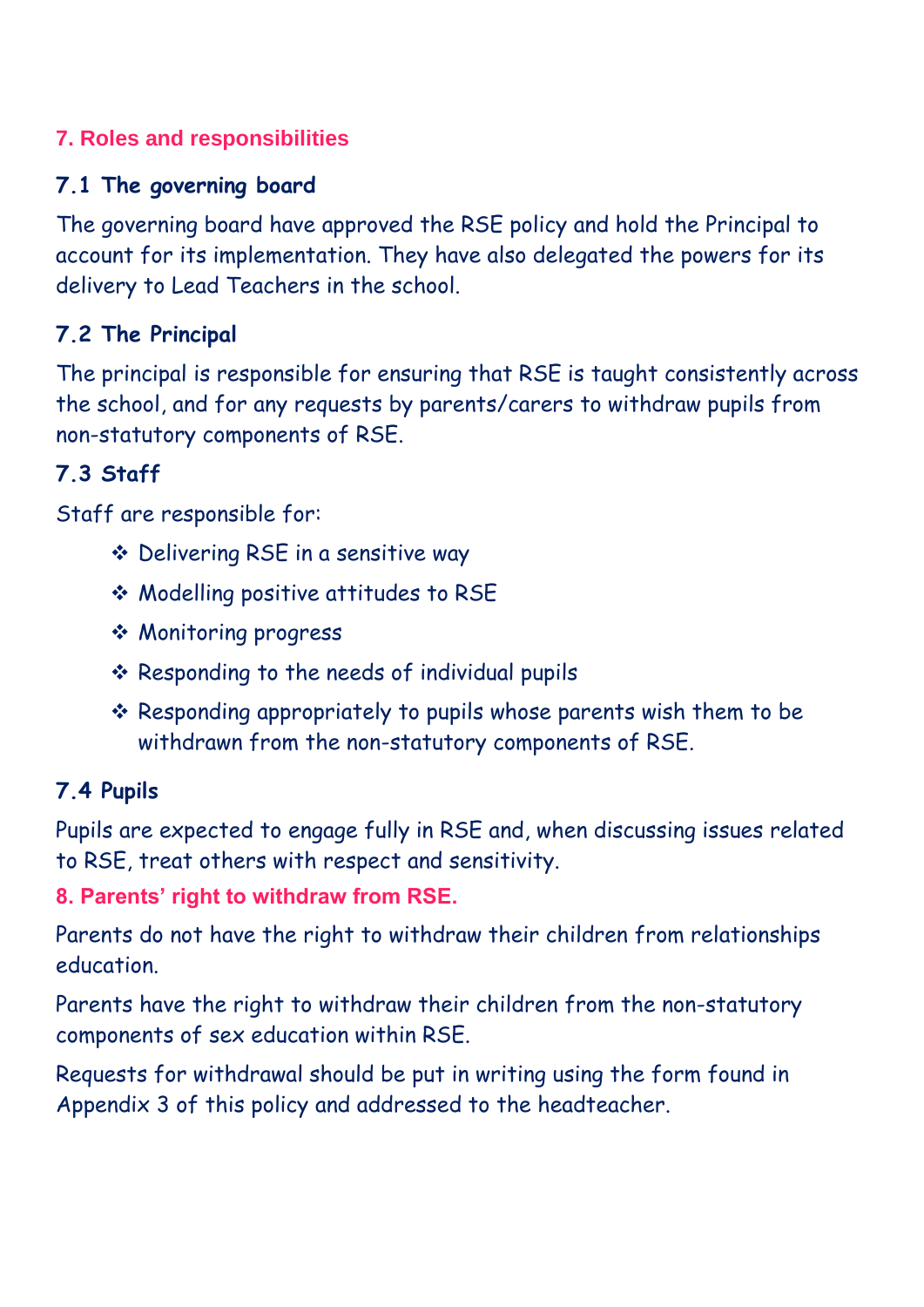#### **9. Training**

Staff are trained on the delivery of RSE as part of their INSET and it is included in our continuing professional development.

The Principal will also invite visitors from outside the school, such as school nurses or sexual health professionals, to provide support when required.

#### **10. Monitoring arrangements**

The delivery of RSE will be regularly monitored in staff meetings. A review will occur annually, and the necessary changes made will be referred to Mrs Clarke (Community Governor).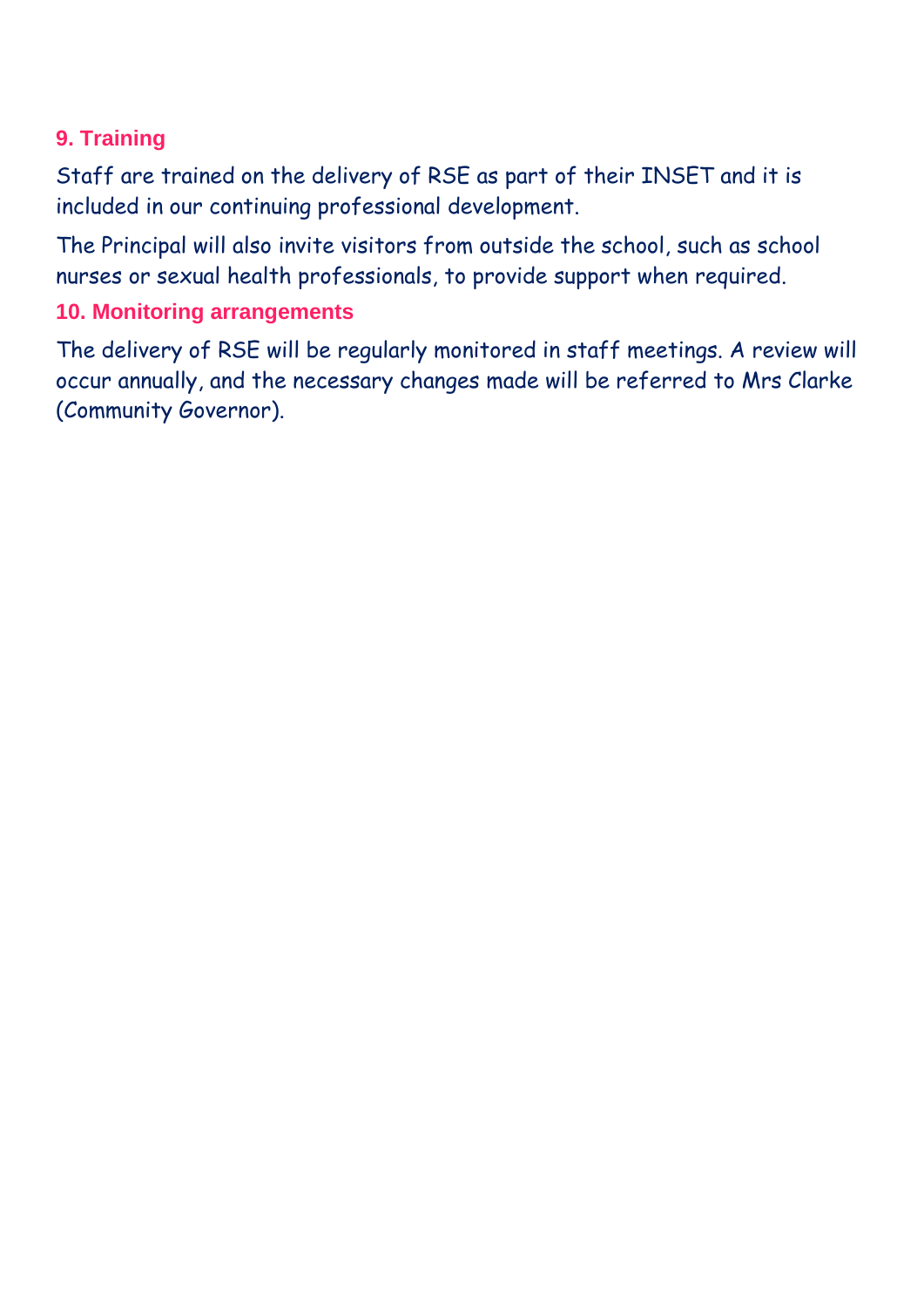#### Appendix 1: Curriculum mapping

## Curriculum map PHSE Upper Juniors

RSE forms a part of PSHE education. RSE stands for Relationships and sex education At St Mary's curriculum map is part of a 2 Year Cycle. Good relationships and a Christian ethos permeate in all that we do.

# Mapping with links to resources. EXAMPLE

| <b>YEAR</b><br><b>GROUP</b>                            | <b>TERM</b>             | TOPIC/THEME DETAILS                                                                                                                                                                                                                                                                                                    | <b>RESOURCES</b>                                                                                                                                  |
|--------------------------------------------------------|-------------------------|------------------------------------------------------------------------------------------------------------------------------------------------------------------------------------------------------------------------------------------------------------------------------------------------------------------------|---------------------------------------------------------------------------------------------------------------------------------------------------|
| <b>Assemblies</b>                                      | <b>Spring 2</b><br>Term | Thomas Bernardo caring<br>Christian. Importance of<br>Mother's Day.                                                                                                                                                                                                                                                    |                                                                                                                                                   |
| <b>Year 5 &amp;6</b><br><b>Science</b><br>Module<br>11 | Spring 2                | <b>Exercise</b><br>Why exercise is<br>important?<br>• Effect of exercise<br>practical's on lungs &<br>heart. Wellbeing<br><b>issues</b><br>Medicines & Drugs:<br>• Nicotine harmful<br>effects of smoking<br>· Alcohol & caffeine.<br>• Difference between<br>medicines and drugs.<br>• Performance enhancing<br>drugs | www.bbc.co.uk/education/<br>clips/zm29wmn<br>Video impact of drugs<br>$(6.33)$ .<br><b>Smoking True or False</b><br>Quiz<br>www.lookoutzone.co.uk |
| <b>PHSE</b>                                            | <b>Spring 2</b>         |                                                                                                                                                                                                                                                                                                                        |                                                                                                                                                   |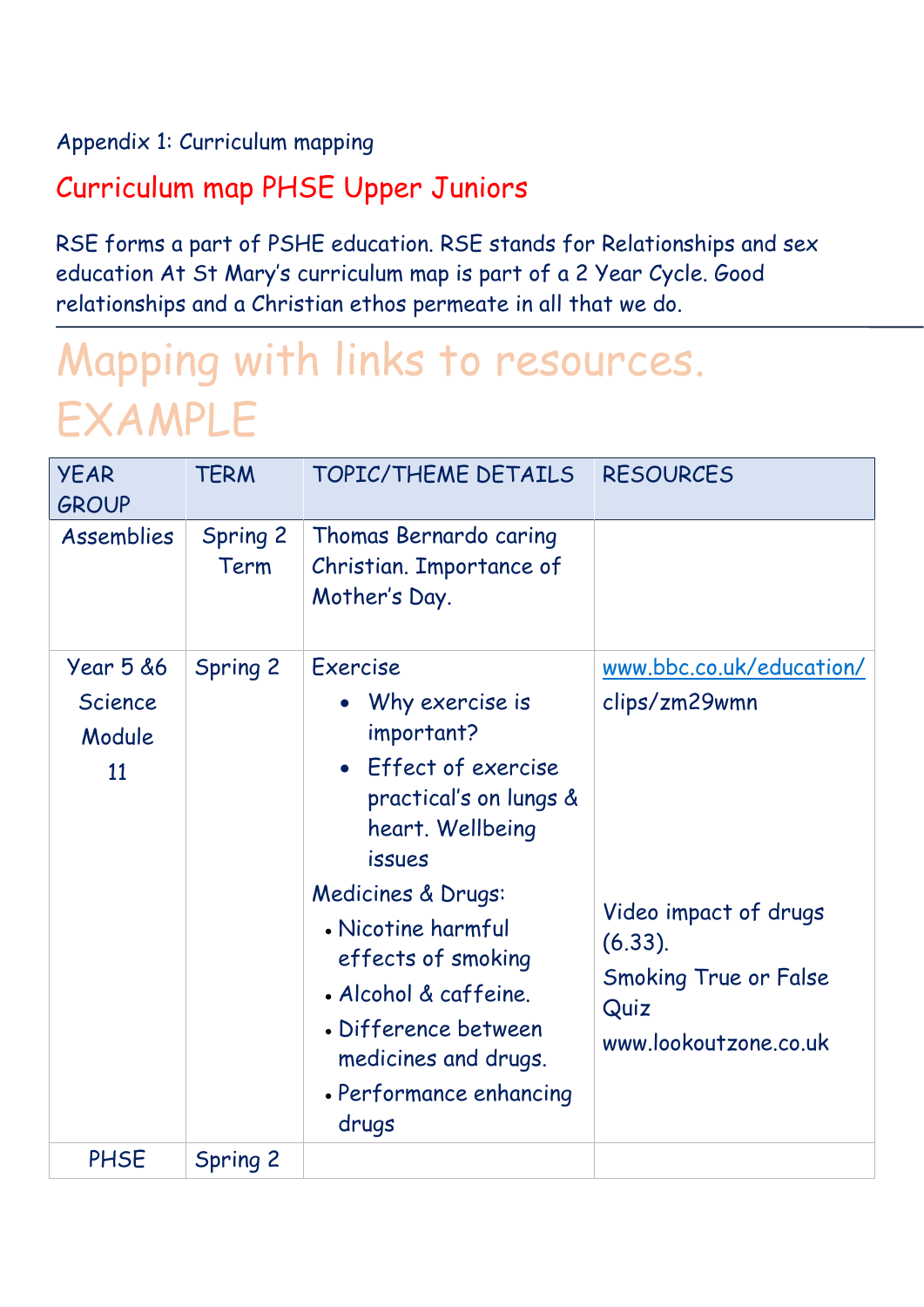## St Mary's C of E Primary Academy

**Appendix 2: By the end of primary school (KS2) pupils should know.**

| <b>TOPIC</b>          | <b>PUPILS SHOULD KNOW</b>                                                                                                                                                                                                                            |  |  |  |
|-----------------------|------------------------------------------------------------------------------------------------------------------------------------------------------------------------------------------------------------------------------------------------------|--|--|--|
| <b>Families and</b>   | That families are important for children growing up because they can<br>$\bullet$                                                                                                                                                                    |  |  |  |
| people who            | give                                                                                                                                                                                                                                                 |  |  |  |
| care about            | love, security, and stability.                                                                                                                                                                                                                       |  |  |  |
| me                    | The characteristics of healthy family life, commitment to each other,<br>including in times of difficulty, protection and care for children and other<br>family members, the importance of spending time together and sharing each<br>other's lives. |  |  |  |
|                       | That others' families, either in school or in the wider world, sometimes<br>look different from their family, but that they should respect those<br>differences and know that other children's families are also characterised<br>by love and care.  |  |  |  |
|                       | That stable, caring relationships, which may be of different types, are<br>at the heart of happy families, and are important for children's security as<br>they grow up.                                                                             |  |  |  |
|                       | That marriage represents a formal and legally recognised commitment<br>of two people to each other which is intended to be lifelong.                                                                                                                 |  |  |  |
|                       | How to recognise if family relationships are making them feel unhappy<br>or unsafe, and how to seek help or advice from others if needed                                                                                                             |  |  |  |
| Caring<br>friendships | How important friendships are in making us feel happy and secure, and<br>how people choose and make friends.                                                                                                                                         |  |  |  |
|                       | The characteristics of friendships, including mutual respect,<br>truthfulness, trustworthiness, loyalty, kindness, generosity, trust, sharing<br>interests and experiences and support with problems and difficulties.                               |  |  |  |
|                       | That healthy friendships are positive and welcoming towards others,<br>and do not make others feel lonely or excluded.                                                                                                                               |  |  |  |
|                       | That most friendships have ups and downs, and that these can often<br>be worked through so that the friendship is repaired or even strengthened,<br>and that resorting to violence is never right.                                                   |  |  |  |
|                       | How to recognise who to trust and who not to trust, how to judge<br>when a friendship is making them feel unhappy or uncomfortable, managing<br>conflict, how to manage these situations and how to seek help or advice from<br>others, if needed    |  |  |  |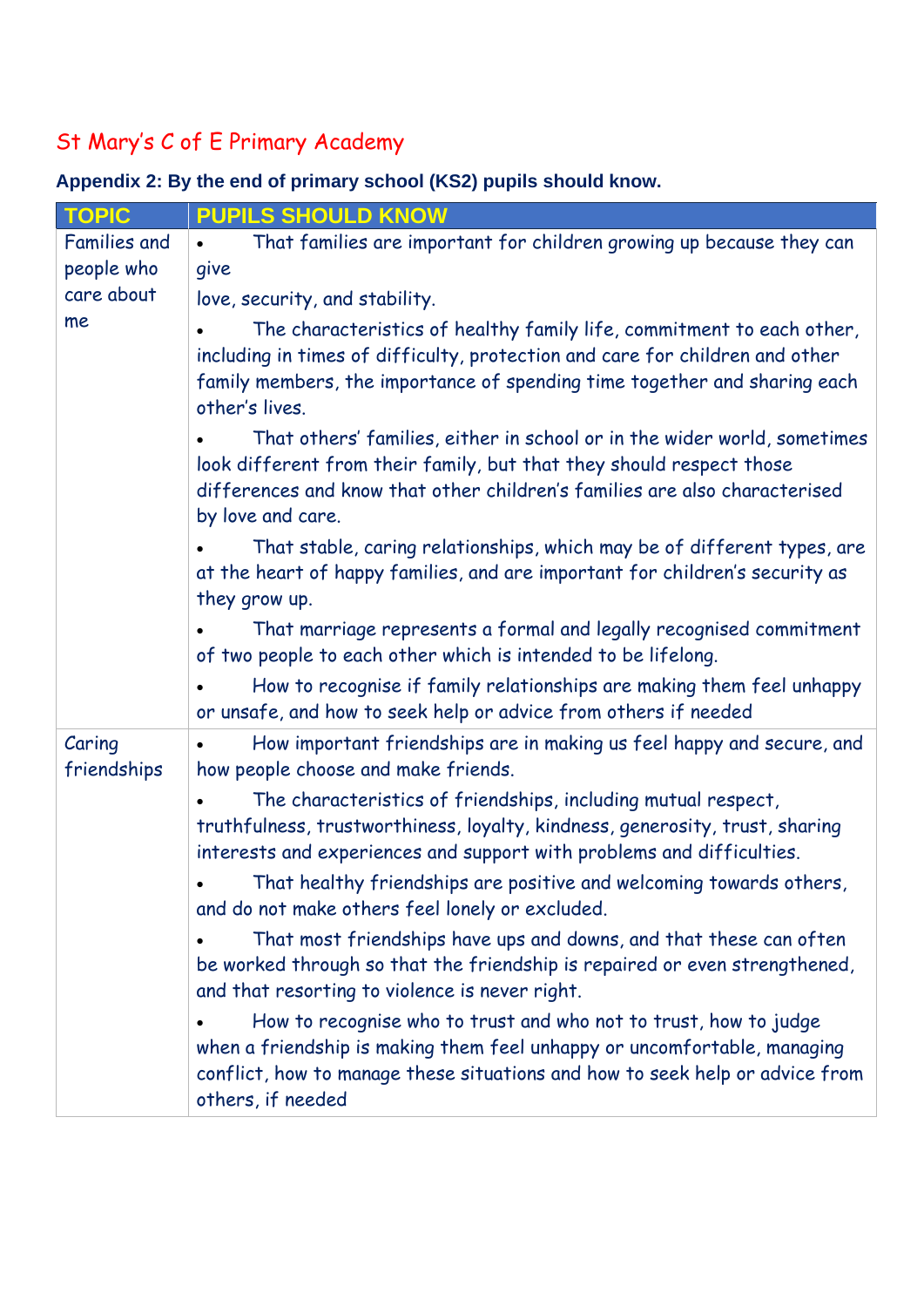| <b>TOPIC</b>                | <b>PUPILS SHOULD KNOW</b>                                                                                                                                                                                                          |
|-----------------------------|------------------------------------------------------------------------------------------------------------------------------------------------------------------------------------------------------------------------------------|
| Respectful<br>relationships | The importance of respecting others, even when they are very<br>different from them (for example, physically, in character, personality or<br>backgrounds), or make different choices or have different preferences or<br>beliefs. |
|                             | Practical steps they can take in a range of different contexts to<br>improve or support respectful relationships.                                                                                                                  |
|                             | The conventions of courtesy and manners                                                                                                                                                                                            |
|                             | The importance of self-respect and how this links to their own<br>happiness                                                                                                                                                        |
|                             | That in school and in wider society they can expect to be treated with<br>respect by others, and that in turn they should show due respect to others,<br>including those in positions of authority.                                |
|                             | About different types of bullying (including cyberbullying), the impact<br>of bullying, responsibilities of bystanders (primarily reporting bullying to an<br>adult) and how to get help.                                          |
|                             | What a stereotype is, and how stereotypes can be unfair, negative or<br>destructive                                                                                                                                                |
|                             | The importance of permission-seeking and giving in relationships with<br>friends, peers and adults                                                                                                                                 |
| Online<br>relationships     | That people sometimes behave differently online, including by<br>pretending to be someone they are not.                                                                                                                            |
|                             | That the same principles apply to online relationships as to face-to<br>face relationships, including the importance of respect for others online<br>including when we are anonymous.                                              |
|                             | The rules and principles for keeping safe online, how to recognise<br>risks, harmful content and contact, and how to report them.                                                                                                  |
|                             | How to critically consider their online friendships and sources of<br>information including awareness of the risks associated with people they<br>have never met.                                                                  |
|                             | How information and data is shared and used online                                                                                                                                                                                 |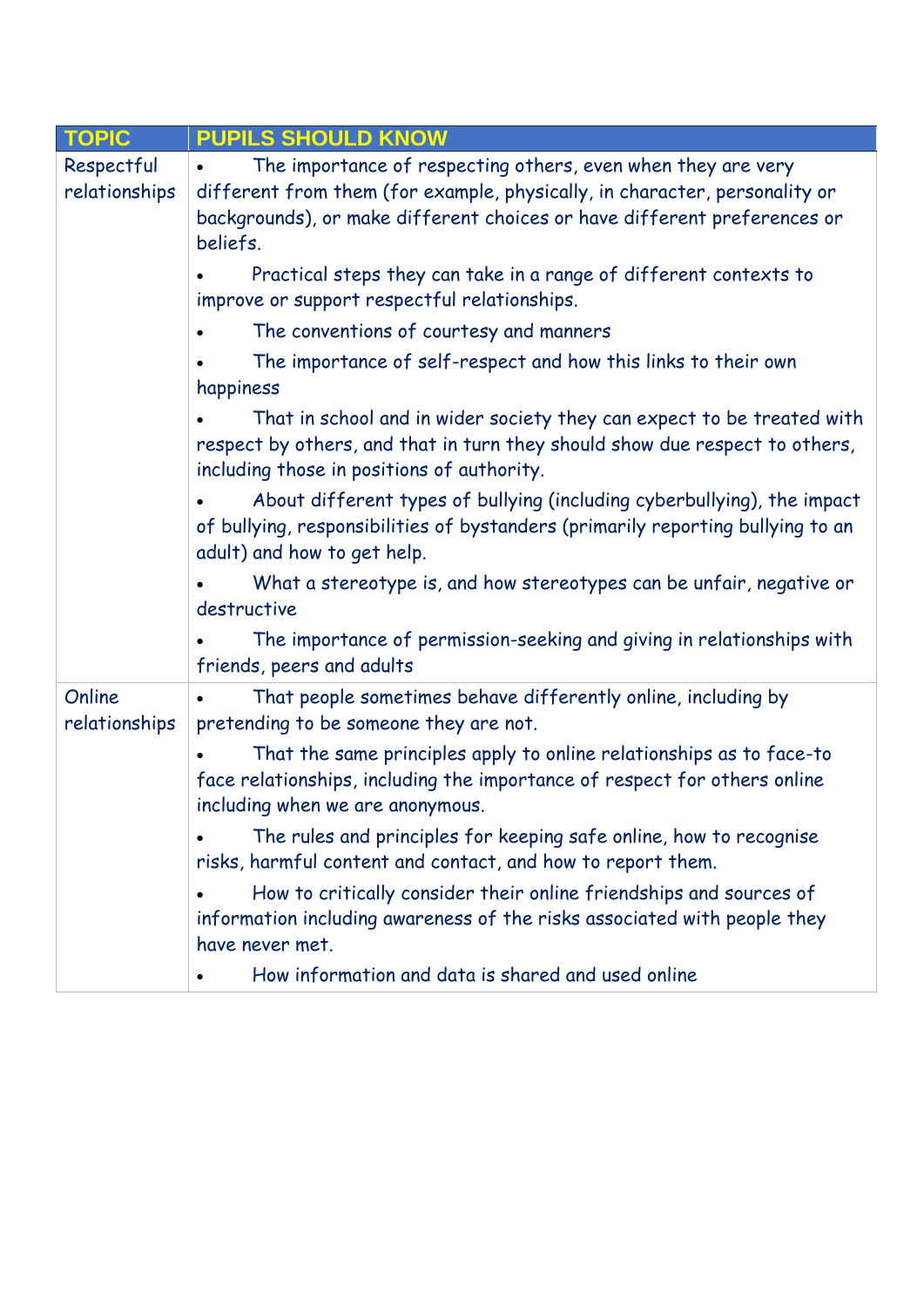| <b>TOPIC</b> | <b>PUPILS SHOULD KNOW</b>                                                                                                                                                       |
|--------------|---------------------------------------------------------------------------------------------------------------------------------------------------------------------------------|
| Being safe   | What sorts of boundaries are appropriate in friendships with peers<br>and others (including in a digital context)?                                                              |
|              | About the concept of privacy and the implications of it for both<br>children and adults; including that it is not always right to keep secrets if<br>they relate to being safe. |
|              | That each person's body belongs to them, and the differences<br>between appropriate and inappropriate or unsafe physical, and other,<br>contact.                                |
|              | How to respond safely and appropriately to adults they may encounter<br>(in all contexts, including online) whom they do not know.                                              |
|              | How to recognise and report feelings of being unsafe or feeling bad<br>about any adult                                                                                          |
|              | How to ask for advice or help for themselves or others, and to keep<br>trying until they are heard.                                                                             |
|              | How to report concerns or abuse, and the vocabulary and confidence<br>needed to do so.                                                                                          |
|              | Where to get advice e.g. family, school and/or other sources                                                                                                                    |

## **Appendix 3: Parent form: withdrawal from sex education within RSE**

| TO BE COMPLETED BY PARENTS |  |              |                                                                        |  |
|----------------------------|--|--------------|------------------------------------------------------------------------|--|
| Name of<br>child           |  | <b>Class</b> |                                                                        |  |
| Name of<br>parent          |  | <b>Date</b>  |                                                                        |  |
|                            |  |              | Reason for withdrawing from RSE within relationships and sex education |  |
|                            |  |              |                                                                        |  |
|                            |  |              |                                                                        |  |
|                            |  |              |                                                                        |  |
|                            |  |              |                                                                        |  |
|                            |  |              |                                                                        |  |
|                            |  |              |                                                                        |  |